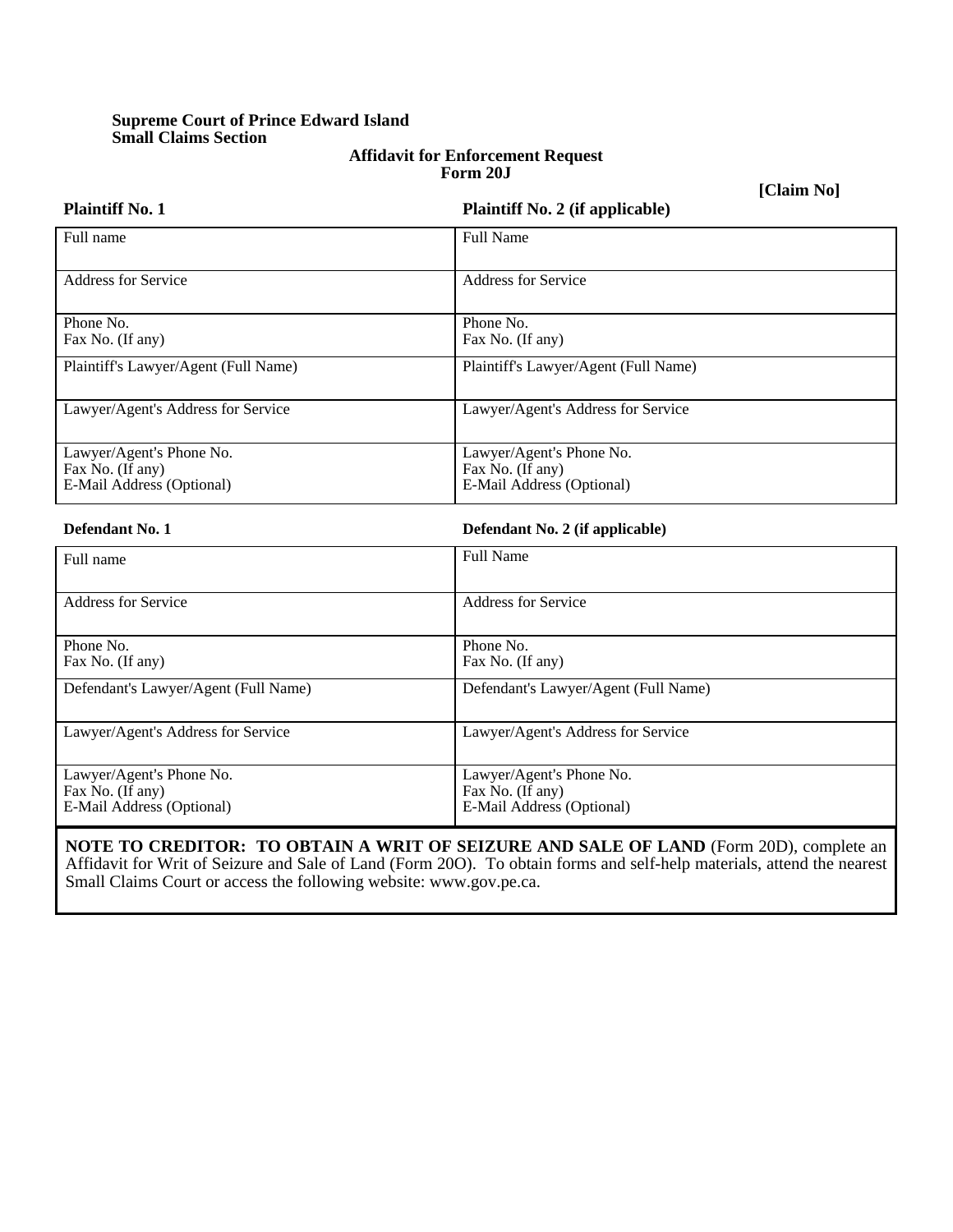### **FORM 20J - PAGE 2**

|           | My name is:                                                                                                                                                                                                                                                                                                                                                                                                                                                                                                            |
|-----------|------------------------------------------------------------------------------------------------------------------------------------------------------------------------------------------------------------------------------------------------------------------------------------------------------------------------------------------------------------------------------------------------------------------------------------------------------------------------------------------------------------------------|
| I live in | (Full name)                                                                                                                                                                                                                                                                                                                                                                                                                                                                                                            |
|           | (Municipality and province)                                                                                                                                                                                                                                                                                                                                                                                                                                                                                            |
|           | and I swear/affirm that the following is true:<br>1. In this action, I am the<br>creditor                                                                                                                                                                                                                                                                                                                                                                                                                              |
| 2.        | $\frac{1}{\sqrt{1-\frac{1}{\sqrt{1-\frac{1}{\sqrt{1-\frac{1}{\sqrt{1-\frac{1}{\sqrt{1-\frac{1}{\sqrt{1-\frac{1}{\sqrt{1-\frac{1}{\sqrt{1-\frac{1}{\sqrt{1-\frac{1}{\sqrt{1-\frac{1}{\sqrt{1-\frac{1}{\sqrt{1-\frac{1}{\sqrt{1-\frac{1}{\sqrt{1-\frac{1}{\sqrt{1-\frac{1}{\sqrt{1-\frac{1}{\sqrt{1-\frac{1}{\sqrt{1-\frac{1}{\sqrt{1-\frac{1}{\sqrt{1-\frac{1}{\sqrt{1-\frac{1}{\sqrt{1-\frac{1}{\sqrt{1-\frac{1}{\sqrt{1-\frac{1$<br>(Name of creditor)<br>An order for the delivery of the following person property: |
| serial #s | (According to the court order, set out description of the property to be delivered. Identify any marks or                                                                                                                                                                                                                                                                                                                                                                                                              |
|           | was made in this action against:<br>(Name of person against whom the order was made)                                                                                                                                                                                                                                                                                                                                                                                                                                   |
|           | Court. Since the above listed personal property has not been delivered, I make this affidavit in<br>support of a request that the clerk of the court issue a Writ of Delivery (Form 20B) to the bailiff<br>of the Prince Edward Island Small Claims Court.                                                                                                                                                                                                                                                             |
| 3.        | (Name of debtor)<br>on (INAME of debtor)<br>Court for the following sums: 20 in the Prince Edward Island Small Claims                                                                                                                                                                                                                                                                                                                                                                                                  |
| (A)       | $\sim$<br><b>DEBT</b> (amount of judgment)                                                                                                                                                                                                                                                                                                                                                                                                                                                                             |
| (B)       | PRE-JUDGMENT INTEREST calculated<br>on the sum of \$<br>$being$ ___________ days                                                                                                                                                                                                                                                                                                                                                                                                                                       |
| (C)       | <b>COSTS</b> to date of judgment<br>$\frac{1}{2}$<br><b>SUBTOTAL</b>                                                                                                                                                                                                                                                                                                                                                                                                                                                   |
|           |                                                                                                                                                                                                                                                                                                                                                                                                                                                                                                                        |

**[Claim No]**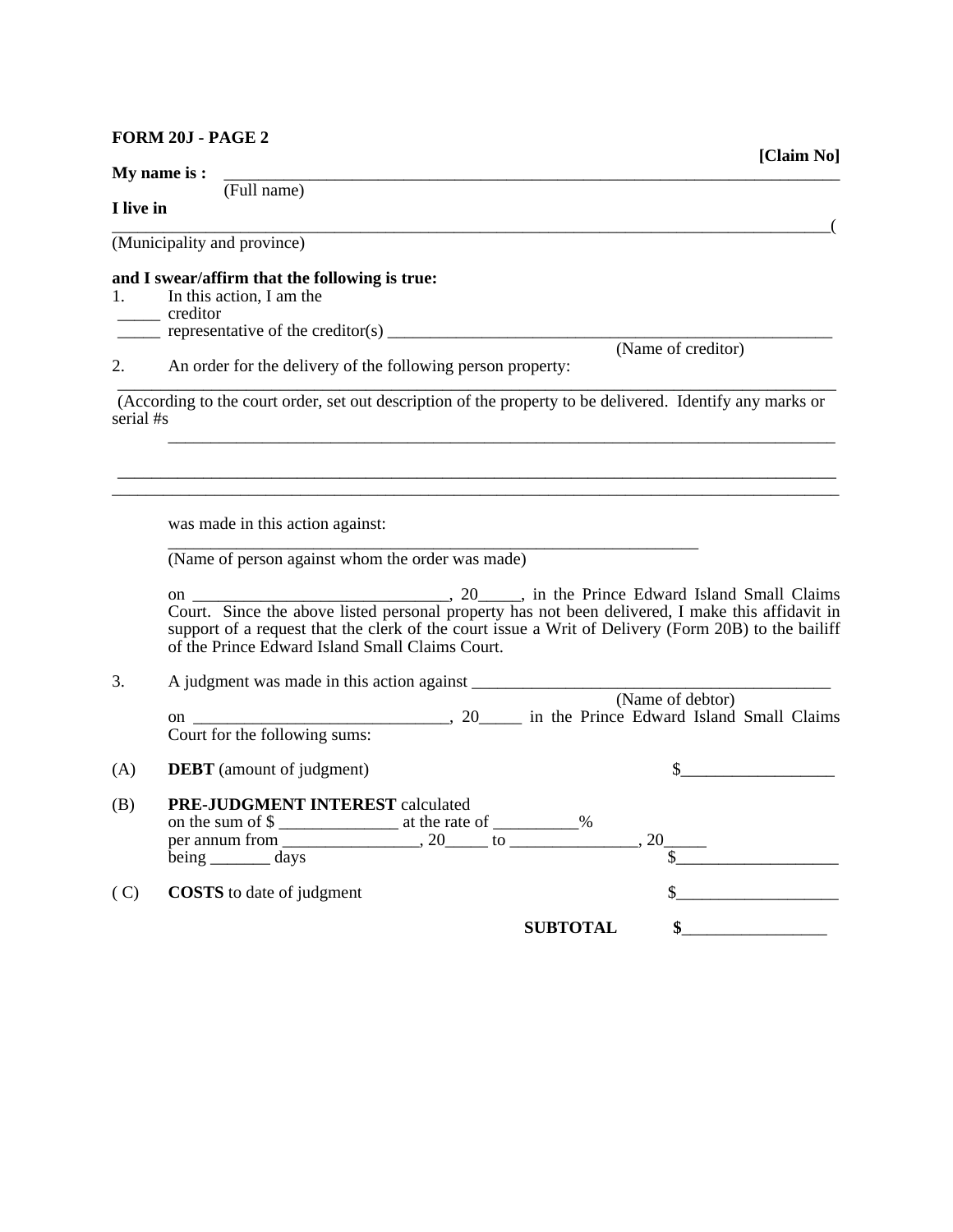### **FORM 20J - PAGE 3**

| <b>POST-JUDGMENT INTEREST</b> to date calculated<br>(E)<br>on the sum of \$<br>being _________ days<br>NOTE: Calculation of interest is always on the amount owing from time to time as payments are received. This is true for both pre-judgment and<br>post-judgment interest. Attach a separate sheet setting out how you calculated the total amount of any pre/post-judgment interest.<br><b>SUBSEQUENT COSTS</b> incurred after judgment (including the cost \$<br>(F)<br>of issuing the requested enforcement(s))<br>Subsequent post-judgment interest continues to accrue at \$<br>If further payments are received from debtor, the per diem may need to be re-calculated.<br>(This figure must match the total figure identified in the enforcement process(es).<br>TOTAL DUE \$<br>I make this affidavit in support of a request that the clerk of the court issue the following<br>enforcement process(es):<br>(Strike out any section that does not apply and initial)<br>Certificate of Judgment (Form 20A) to the clerk of the Prince Edward Island Small Claims Court.<br>Writ of Seizure and Sale of Personal Property (Form 20C) directed to Sheriff Services.<br>Notice of Garnishment (Form 20E).<br>I believe that the garnishee (Name of garnishee)<br>at (Address of garnishee) is indebted to the debtor or<br>will become indebted to the debtor for the following reasons: | TOTAL AMOUNT OF PAYMENTS RECEIVED FROM DEBTOR<br>after judgment (if any) | $minus \$ |
|------------------------------------------------------------------------------------------------------------------------------------------------------------------------------------------------------------------------------------------------------------------------------------------------------------------------------------------------------------------------------------------------------------------------------------------------------------------------------------------------------------------------------------------------------------------------------------------------------------------------------------------------------------------------------------------------------------------------------------------------------------------------------------------------------------------------------------------------------------------------------------------------------------------------------------------------------------------------------------------------------------------------------------------------------------------------------------------------------------------------------------------------------------------------------------------------------------------------------------------------------------------------------------------------------------------------------------------------------------------------------------------------------|--------------------------------------------------------------------------|-----------|
|                                                                                                                                                                                                                                                                                                                                                                                                                                                                                                                                                                                                                                                                                                                                                                                                                                                                                                                                                                                                                                                                                                                                                                                                                                                                                                                                                                                                      |                                                                          |           |
|                                                                                                                                                                                                                                                                                                                                                                                                                                                                                                                                                                                                                                                                                                                                                                                                                                                                                                                                                                                                                                                                                                                                                                                                                                                                                                                                                                                                      |                                                                          |           |
|                                                                                                                                                                                                                                                                                                                                                                                                                                                                                                                                                                                                                                                                                                                                                                                                                                                                                                                                                                                                                                                                                                                                                                                                                                                                                                                                                                                                      |                                                                          |           |
|                                                                                                                                                                                                                                                                                                                                                                                                                                                                                                                                                                                                                                                                                                                                                                                                                                                                                                                                                                                                                                                                                                                                                                                                                                                                                                                                                                                                      |                                                                          |           |
|                                                                                                                                                                                                                                                                                                                                                                                                                                                                                                                                                                                                                                                                                                                                                                                                                                                                                                                                                                                                                                                                                                                                                                                                                                                                                                                                                                                                      |                                                                          |           |
|                                                                                                                                                                                                                                                                                                                                                                                                                                                                                                                                                                                                                                                                                                                                                                                                                                                                                                                                                                                                                                                                                                                                                                                                                                                                                                                                                                                                      |                                                                          |           |
|                                                                                                                                                                                                                                                                                                                                                                                                                                                                                                                                                                                                                                                                                                                                                                                                                                                                                                                                                                                                                                                                                                                                                                                                                                                                                                                                                                                                      |                                                                          |           |
|                                                                                                                                                                                                                                                                                                                                                                                                                                                                                                                                                                                                                                                                                                                                                                                                                                                                                                                                                                                                                                                                                                                                                                                                                                                                                                                                                                                                      |                                                                          |           |
|                                                                                                                                                                                                                                                                                                                                                                                                                                                                                                                                                                                                                                                                                                                                                                                                                                                                                                                                                                                                                                                                                                                                                                                                                                                                                                                                                                                                      |                                                                          |           |
|                                                                                                                                                                                                                                                                                                                                                                                                                                                                                                                                                                                                                                                                                                                                                                                                                                                                                                                                                                                                                                                                                                                                                                                                                                                                                                                                                                                                      |                                                                          |           |
|                                                                                                                                                                                                                                                                                                                                                                                                                                                                                                                                                                                                                                                                                                                                                                                                                                                                                                                                                                                                                                                                                                                                                                                                                                                                                                                                                                                                      |                                                                          |           |
|                                                                                                                                                                                                                                                                                                                                                                                                                                                                                                                                                                                                                                                                                                                                                                                                                                                                                                                                                                                                                                                                                                                                                                                                                                                                                                                                                                                                      |                                                                          |           |
|                                                                                                                                                                                                                                                                                                                                                                                                                                                                                                                                                                                                                                                                                                                                                                                                                                                                                                                                                                                                                                                                                                                                                                                                                                                                                                                                                                                                      |                                                                          |           |
|                                                                                                                                                                                                                                                                                                                                                                                                                                                                                                                                                                                                                                                                                                                                                                                                                                                                                                                                                                                                                                                                                                                                                                                                                                                                                                                                                                                                      |                                                                          |           |

**[Claim No]**